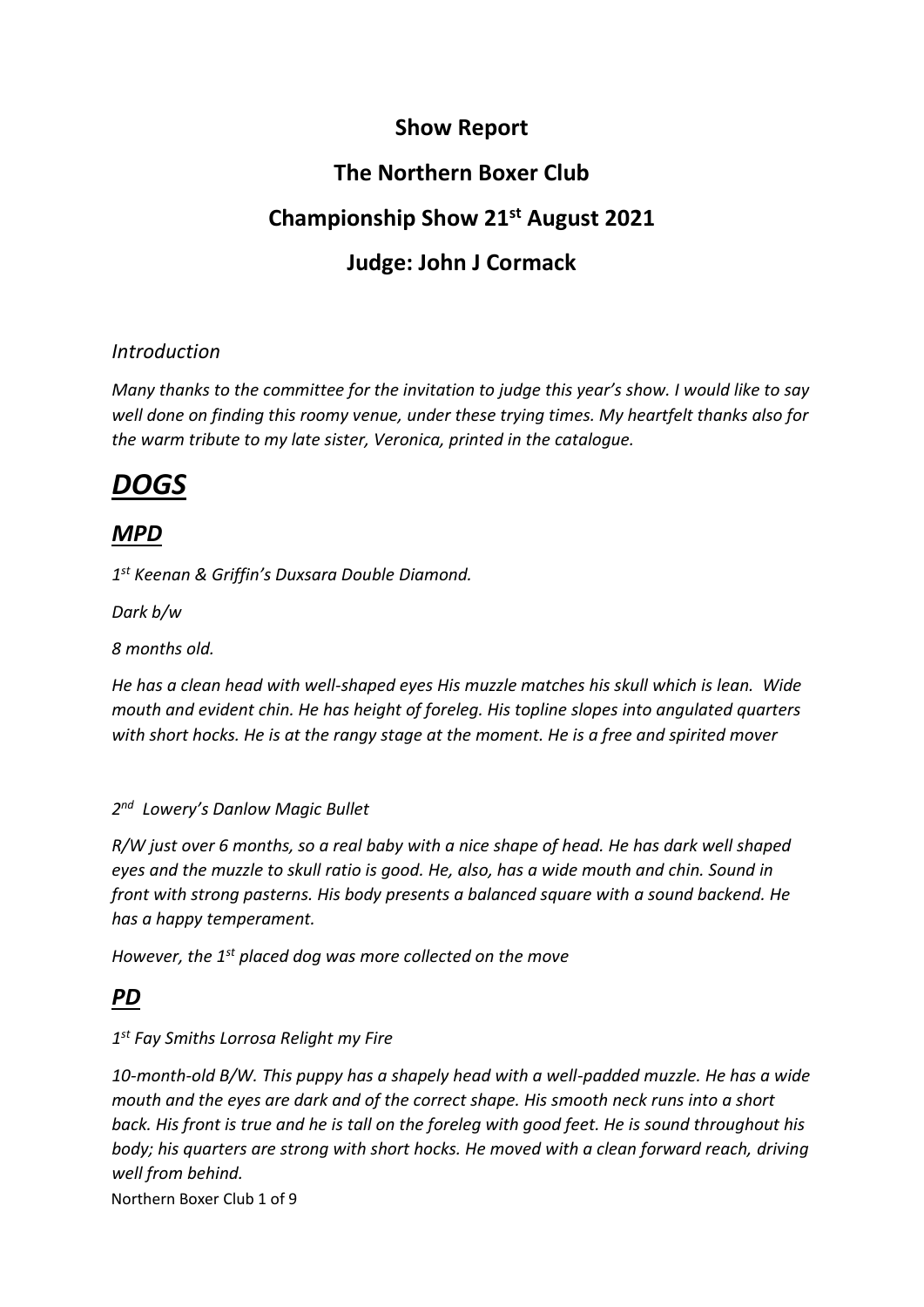*BPD and Res.BPIS*

*2 nd Lafferty's Greenawell Lorenzo*

*11-month B/W*

*He is a smart boy with an appealing head with well-shaped dark eyes; good mouth and chin and correct ear carriage. True front and a neck flowing into a square body, with a sloping topline. He moved well, but I thought, the 1st dog has a more powerful hind action.*

*3 rd Woolliss and Flintoff Boxania Roamin' Around at Rameleon*

### *Junior Dog*

#### *1 st Brough & Cairns: Galicar Inawrap with Limubox*

*Dark B/W dog coming up to 13 months Pleasing head with a chunky muzzle which is well-off for padding. The mouth could be a little wider but is functionable. He has a great expression, set off by a kind eye. Square compact body, which is well balanced, both ends. He drives from behind with a ground covering stride.*

#### *2 nd Mullis: Idleforde Let's Do It*

*13-month-old, dark B/W. He has an eye-catching outline, his head is appealing, with dark eyes, bright expression. Plenty of chin and the mouth is wide. Tall on the foreleg. He is young so needs to drop into his brisket. He held his topline on the move. He has a good tail set and is well angulated behind. He is a little untidy coming towards you, but moved with power behind.*

*3 rd Welch's: Treju Love Ya Millions.*

### *Yearling Dog*

#### *1 st Beardsell & Van Beck's: Newlaithe Supernatural*

*13 months old. Dark brindle and white. Basic head shape with correct eye set, which are dark. I would like a little more filling under the eyes. Wide mouth. In body he is a joy to go over. Neck flows into a very sound front, with elbows flush to chest. Sound bone down to his tight feet. He has a lovely spring of rib, back short and strong, tail set just right. His body is well muscled, with plenty of cover; just the right amount of angulation to the rear. Short hocks. With all his body parts fitting so well, this gives him effortless movement. Very sound and showed very well, and thus made my final cut.*

#### *2 nd Fox's Britesparke Norman Moon*

*19-month-old golden B/W, with a lovely lean head with a pleasing expression. Good mouth, pleasing picture when stacked. He has plenty of neck leading into well placed shoulders. He moved with purpose but slightly lost his topline on the move.*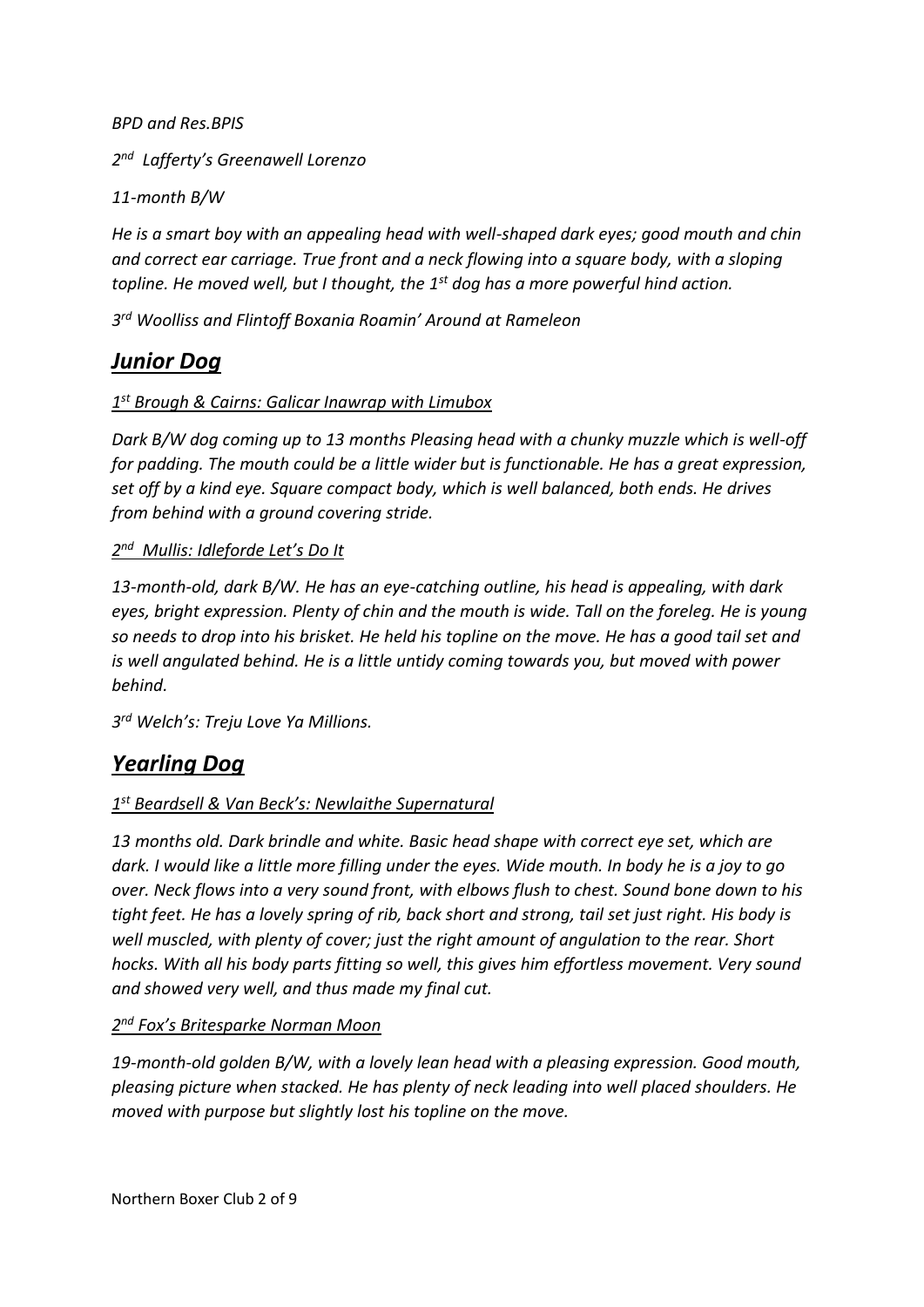### *Novice Dog*

*1 st Payne's Willow Storm Chaser*

*Dark b/w 11 months. He is well off for bone and substance. He has a balanced head with well-placed eyes, which are dark. His mouth is okay with a good chin. Square outline when posed. Clean front with elbows flush to chest. He held his topline on the move. He could do with less angulation behind. He was well handled.*

*2 nd Lott's Britesparke Argon Moonbug*

*18 months old G/B/W, has a pleasing expression with his dark eyes and correct mouth and chin. His muzzle is well padded and his body angles front and rear are well balanced. He moved cleanly around the ring. He just needs a little more confidence. Smaller mould than the 1st .*

# *Graduate*

*1 st Beardsell, Van Beck & Fielding's Newlaithe Suited N'booted with Lefergo*

*GB&W, just over three years, he has a striking outline with a clean and lean head. He has good eye shape. His muzzle fits the skull flowing into an excellent neck and shoulders. The front legs are straight with tight feel. There is a level topline which goes into well angulated quarters. He moved with style.*

*2 nd Crooks Flyingfox Flyinghigh for Uftonponds*

*He is R/W coming up to 3 years of age. His head and expression are good Dark eyes with a head which fits his body, which has height from his well boned front legs. His sloping topline and a chest which is deep with width. A short back with a wide pelvis. He moved correctly but the first placed was more energetic on the move.*

*3 rd Lott Beardsell's & Van-Beck's Crime Scene Investigator for Britesparke*

## *PGD*

*1 st Cherry's Cherryforge Galileo* 

*GBW. Just over two years. I loved this dog's head shape. Appealing eyes, muzzle with width and depth, plenty of chin. Good stop and rise of skull. Ears fit neatly to head. Very reachy neck, into a sound front, which is well put together. His short back leads into well-developed quarters, with short hocks. In profile he has a very striking outline. He covered the ground with ease on the move, and made my final cut.*

*2 nd Cook and Postance's Manic Thinking Out Loud*

Northern Boxer Club 3 of 9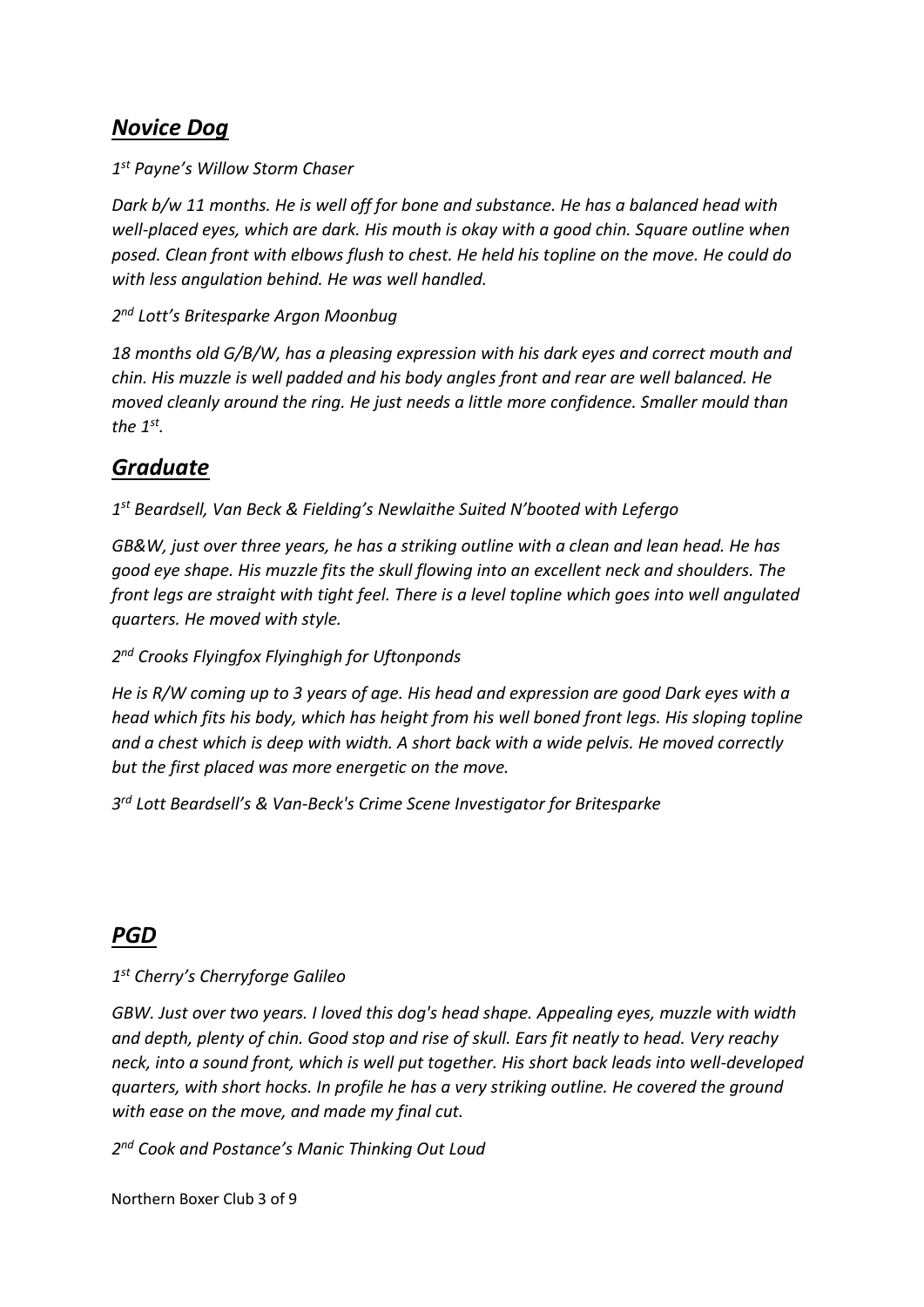*Light GBW Two years old. He matches many of the 1st qualities. Very clean head with just the right amount of wrinkle when alert. His muzzle is deep and wide and well padded. A super neck into a square body, just the right height of foreleg. He held his shape on the go round. 1st just pipped him today by putting a little more effort on the go round.*

*3 rd Loasby's Berwynfa Fifty Shadz Freed*

### *Limit*

*1 st Brown and Hutching's Winuwuk in the Name of Lust*

*GBW Coming to 4 years fabulous head. He really has width and depth of muzzle, and he is well off for padding, with the right amount of flews. He has a large nose which is well set back. Mouth wide and great lip placement and chin. Good stop and rise of skull leading to a clean brow and back skull. Ears fitting his head so well. Kind eyes, which are dark and of a lovely shape, enhances his super expression. His neck flows so well into his sound front, which with maturity has developed width and depth when viewed from any angle, Elbows flush to chest, and great bone done to his cat feet. Level top line leading to sound rear end He moves effortlessly, and in perfect harmony with his handler. Both matching one another pace for pace. CC BIS*

*2 nd Godwin's Sultash Cunco* 

*Coming up to four years old. Dark BW*

*He cuts a lovely outline when posed. Lean clean head with a lively expression with appealing eyes. Smooth long neck into short square body. His front is correct, short back into well angulated quarters. On the move he is clean coming and going away. Very unlucky to meet the first placed dog on such good form today, and the presence of the open winner*

*3 rd Beardsell Van-Beck's Newlaithe Diddle On*

## *Open*

*A lovely class to judge*

*1 st Brough & Cairns' Ch. Galicar Investigating with Limubox*

*Coming up to 4 years. A rich brindle and white, a sharp outline which draws you in to take a closer look. A balanced head with muzzle to skull correct ratio. Straight mouth with great underjaw. Alert expression with dark eyes. His neck flows into the best of forehands, with a clean front with plenty of depth of chest. Strong back end and the body has plenty of cover over it. Muscle tone is first rate. When moving he has effortless reach and drive, he powered round the ring. Just thought that the Limit dog had the edge in dryness of skull.*

*RES CC & RES BIS*

Northern Boxer Club 4 of 9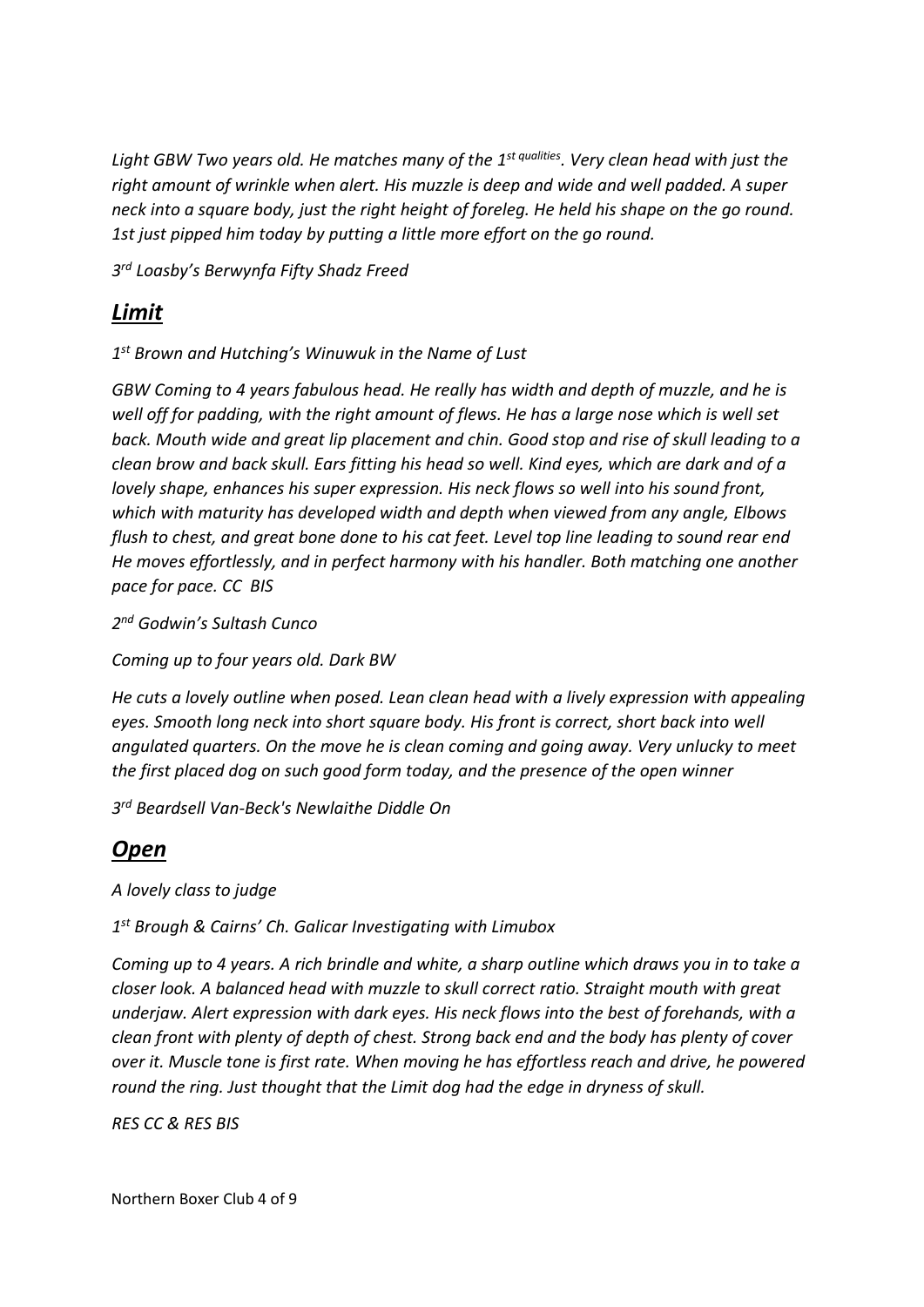*2 nd Brown and Hutchings Winuwuk Dannymac 5years old DBW*

*A scopey framed dog. Clean headed with dark eyes which are well set apart. Flat cheeks, clean in skull. A wide mouth with good chin. Okay for width and depth of chest with a good height of foreleg I would like a little more length of upper arm. Plenty of bone, he held his topline on the move and drove off his strong back end. Lively mover*

*3 rd Kelly's Casemates Gandalf*

#### *Veteran*

*1 st Crooks' Ch. Maranseen Review N'Respect for Uftonponds*

*8 years old. Rich BW A stallion of a dog. Blocky muzzle with a very wide mouth. Great rise of skull, an alert expression, eye catching outline. Bang on front, short sloping back to a strong backend. He moved freely and with power, and with no sign of slowing down Was shortlisted for my final cut. BVIS*

*2 nd Fay-Smith Ch. Winuwuk Scouting for Girls at Lorrosa*

*Just over 7 years old. GBW*

*He has a lovely head and eye. Muzzle to skull, neck smooth into a sound front with a good spring of rib. He is well angulated behind. He held his top line when moving. I just thought that the 1st placed made the most of himself on the go round*

*3 rd Louis Rameleon Nights in Harlem.*

## *BITCHES*

#### *MP*

*1 st Payne' Willow Sparks Will Fly*

*8 months old Dark BW. She presents a super outline. Her head is set off by a pretty expression, very feminine with dark, well-shaped eyes a fab muzzle mouth and chin. Clean front with cat like feet, short back and just the right angles behind just the right amount of body cover. A sound mover She reminds me of Glenfall Jenroy Bucksteps and Tyegarth of the past BPIS*

*2 nd Grey's A lot Of Hot Commotion at Rizzlebox*

*Just over 8 months BW*

*A chunky muzzle on this girl, with a wide mouth. She presents a square outline. I would like a little more front angulation, but she has time. She moved soundly from the rear.*

Northern Boxer Club 5 of 9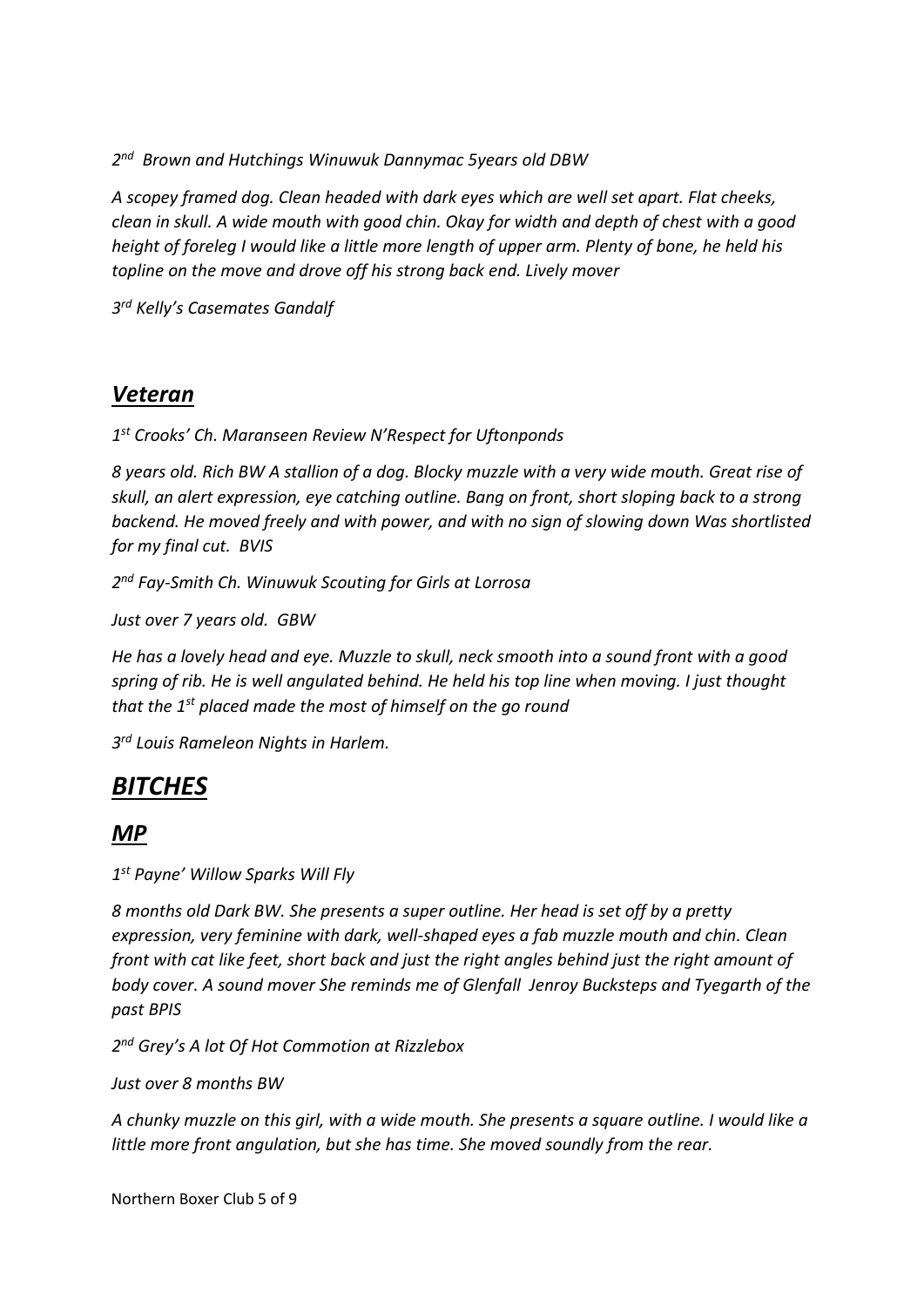*3 rd Loasby's Twist N Pulse at Berwynfa*

# *PUPPY.*

*1 st Murfin's Harvlin Mystery Goddess at Farvalley*

*Comin up 10 months. Rich BW*

*A cracking outline on this bitch set off from the nape of her neck flowing back into her shoulders. Well off for height of foreleg, she has a sound front. Good spring of rib. Smooth topline, well angulated quarters. Appealing head with dark eyes, a full muzzle with wide bite, well off for size and substance. She moved soundly to take this class. I think that in the Junior class she will come into her own.*

*2 nd Loasby's Sashbob I'm Sexy and I Know It*

*10 months old Golden BW*

*A pretty headed girl, with just the right amount of wrinkle when alert. Loved her eye shape Sound front with clean neck leading into defined withers. Held her topline when moving, good forward reach, and a clean hind movement.*

*I just thought that the 1st had a more presence on the day.*

*3 rd Godwin's Sultash Enable*

### *JUNIOR*

*1 st Brown and Hutchings' Love to Investigate at Winuwuk*

*14th months Dark BW.*

*A brick shaped head with an appealing expression. Flat cheeks, mouth fine. Clean through the front, with parallel legs with tight feet. Good width and depth of brisket. She held her topline on the move, which was helped by her strong quarters. Her short hocks help to propel her when moving away; which she did with style, and she deserved to be pulled in for my final cut.*

*2 nd Shellark Rule the World* 

#### *13 months old. BW*

*She has a lively expression and kind eye on this girl. Muzzle has width and depth, and is well padded. Elegant neck, into a sound front. Short back with a correct tail set. Used her wellmade quarters to advantage. She needs to focus on her handler and not on the other dogs when doing her solo spot. A very promising prospect.*

*3 rd Beardsell & Van Beck's Nashville at Newlaithe*

Northern Boxer Club 6 of 9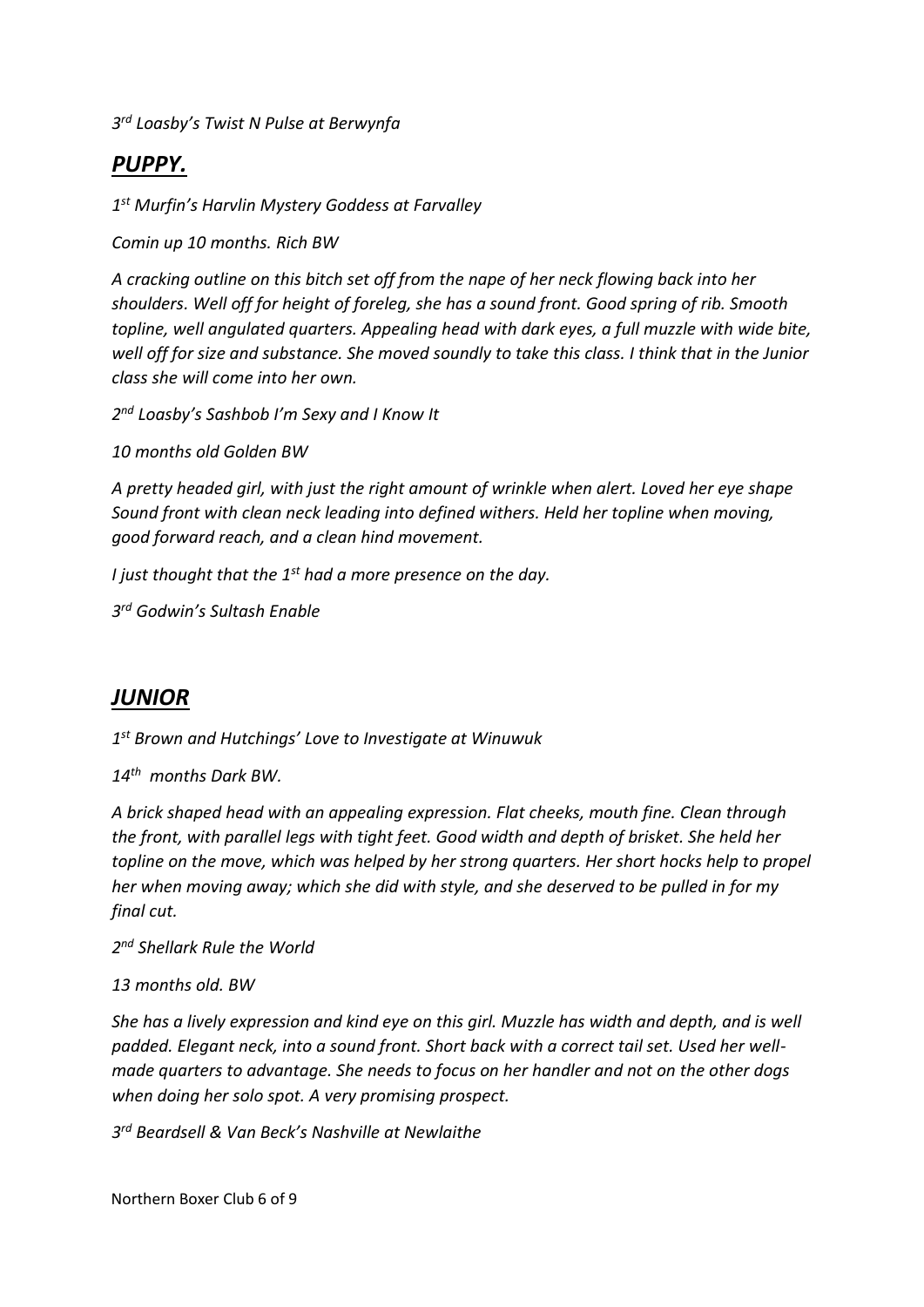### *NOVICE*

*1 st Brown and Hutchings' Winuwuk Aphrodite*

*13 months old GBW*

*She presents a clean-cut outline. Her head is lean with no excessive flesh; she has a good eye shape. Mouth is good with good chin and lip placement. Sleek neck which blends well into her front. Well off for rib, back into a short loin. In good muscular condition, she has a real with a powerful hind movement, and showed really well to take the RBCC*

*2 nd Welch's Newlaithe on the Diddle*

*2 years old. BW*

*She is pretty headed with a lively expression. A wide lower jaw, with a good mouth and big teeth. She presents a lovely outline, enhanced by her long neck. Well angulated in her rear, I just found the 1st more compact. She moved well.*

*3 rd Seeney's Berwynfa Sex Appeal of Maranseen*

### *GRADUATE*

*This was a difficult class to judge. Seven bitches were present all with different qualities*

*1 st Carter's Susancar Sheila Spire.*

*23 months old RW*

*She stands foursquare, presenting a neat outline. She has a lean head with a clean skull. She attractive dark eyes. I would like a little more width between them. Correct muzzle with a good mouth. True front with tight feet. Short backed, she is well made in the rear. She showed well to win this class, she presented well and moved cleanly*

*2 nd Sherry & Marsden's Finity Time to Shine with Sherbin*

*Just over 2 years old GBW*

*She has an eye-catching outline when viewed in profile; another lean clean head with an alert expression and good mouth and chin. She is high of foreleg, with a short compact body with good rib. Her front legs are well set back. Her backend matches her front. Well let down hocks. She is a stylish mover. However, the 1st placed had the edge on muscle tone.*

*3 rd Pynegar's Maranseens's Infatuation at Berwynfa*

### *PG*

*A good class of quality.*

*1 st Beardsell & Van Beck Newlaithe Pureoco*

Northern Boxer Club 7 of 9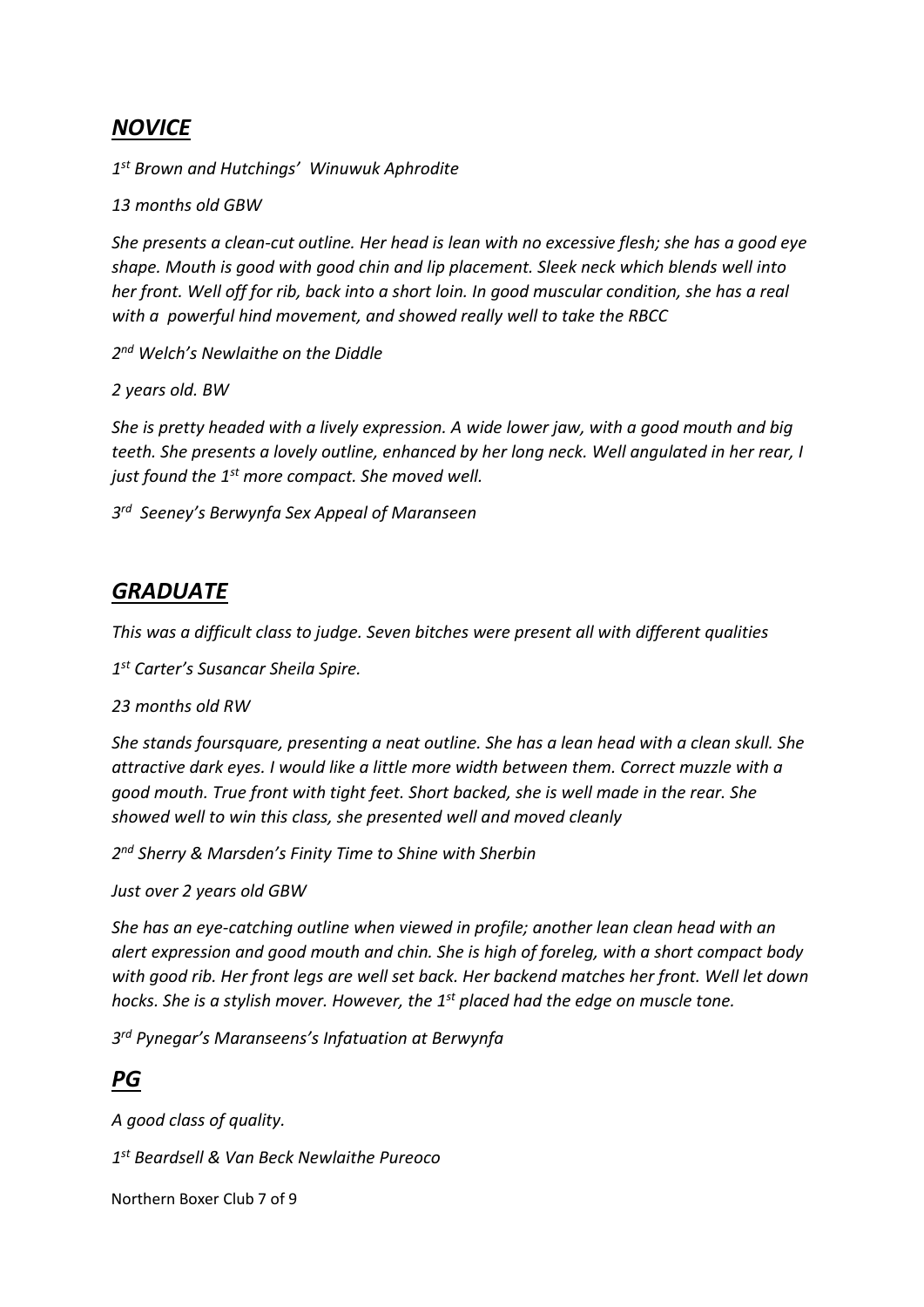*3 years old. GBW*

*She has a balanced head with a full muzzle and wide bite. A bright expression, set off by dark, well-shaped eyes. Clean neck into well placed shoulders. Full chest with width and depth. Short back, she also has good bone and body cover and used her strong quarters to advantage on the move. Well, presented, and I was happy to short list her in the final*

*2 nd Pye's Agent Provocateur*

*Just over two years old rich BW.*

*A head with plenty of work in it. Pleasing eye shape which are dark. Ears fit well to head. A deep muzzle with a wide bite. She stands fore square, with a well-made body which has plenty of bone and substance. She moved with reach and drive, and was just pipped by the 1 st placed 's cleaner hind movement when moving away. It was a close decision*

*3 rd Flintoft's Boxania Midnight Spice*

### *LIMIT*

*A class which was full of quality.*

*1 st Carter's Susancar Celia Deal*

*23months Dark BW*

*She has a feminine head which is well sculpted. Her nose is set back with tilt.*

*Wide mouth and chin and lip placement, all spot on. Good stop and rise of skull. Eyes dark with correct shape and well set apart, giving her the best of boxer expressions, which was quizzical. Her front legs were well placed beneath her with elbows flush to brisket. Viewed front on, her chest was well filled. Neck flows back into defined withers, then to a short back. Well, ribbed up. The rear end is well muscled, with just the right amount of turn of stifle. Short hocks which she really drives off. I was drawn in by her balanced outline which is equalled by her underline. When asked to move she did not disappoint. Flowing around the ring. Stacked or free standing she couldn't go wrong.CC*

*2 nd Crooks's Uftonponds Making Waves*

*Five years old Dark BW*

*Oh, what a delightful head! Twinkling eyes enhance her expression, well developed muzzle housing a wide mouth. Standing foursquare on sturdy limbs. Compact through the body, correctly made, she has reach and drive, and she was very well presented. I just thought that the first placed a cleaner front movement coming towards me. She has a great show attitude.*

*3 rd Huggins' Daervlish Elevation*